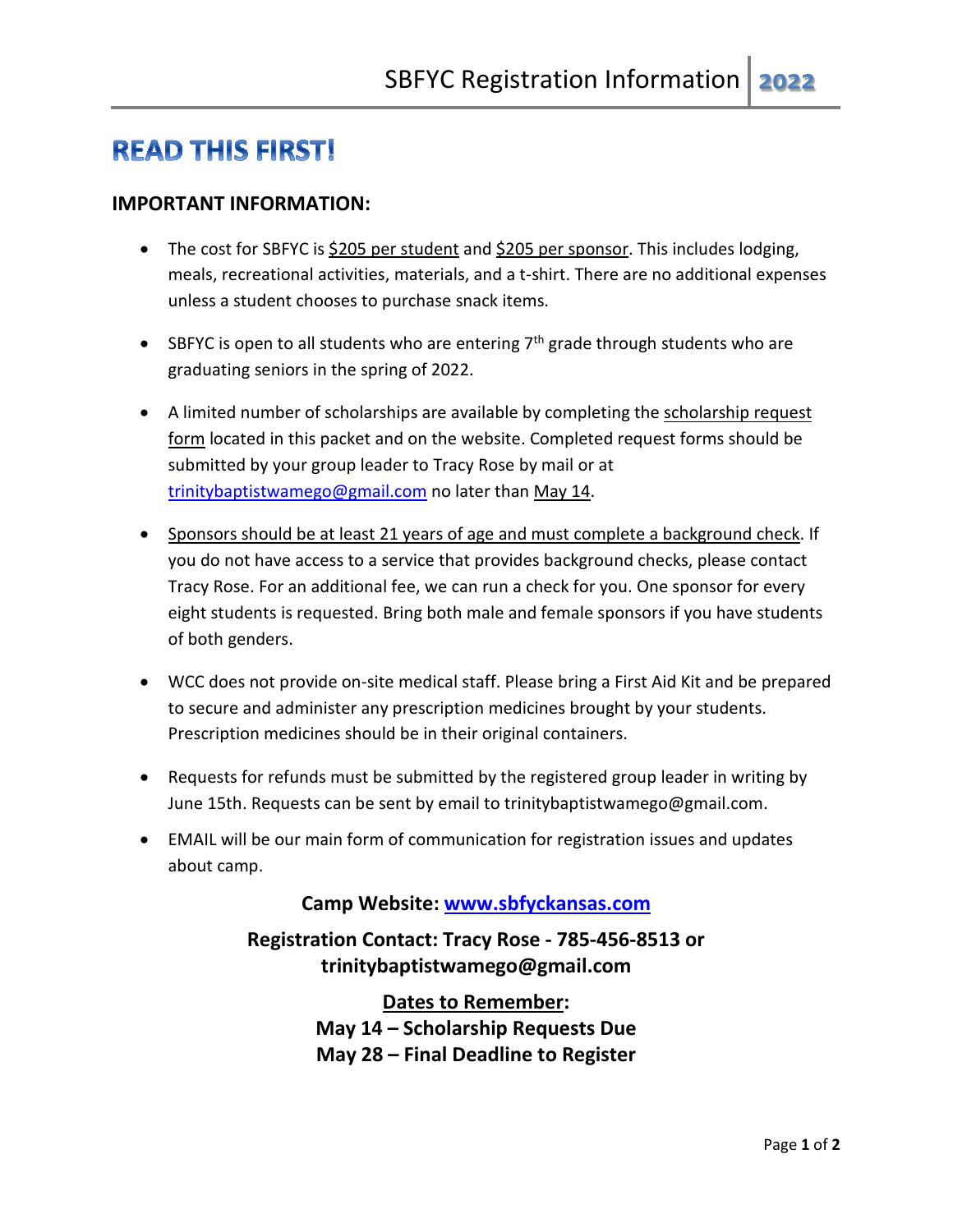## **REGISTRATION INSTRUCTIONS:**

- Please contact Tracy Rose at [trinitybaptistwamego@gmail.com](mailto:trinitybaptistwamego@gmail.com) or 785-456-8513 if you have questions about registration.
- Forms will be available to print from the website after March 1: [www.sbfyckansas.com.](http://www.sbfyckansas.com/)
- Please make copies of the following forms and distribute them to students and sponsors. Please do not combine the forms.
	- $\Box$  Info for Students and Parents Page OR Info for Sponsors Page
	- $\square$  Student or Sponsor Registration Form
	- $\square$  Student or Sponsor Health Information & History Form
	- □ WCC Challenge Course Form for Students and Sponsors

**Please MAIL the following documents to Trinity Baptist Church to reserve your place at camp.** *Please be sure that ALL information has been completed and check for appropriate signatures.*

- **Completed Summary of Registrations Form**
- **Signed and completed Registration Forms for all students and sponsors**
- **One church check made payable to Trinity Baptist Church for the total registration fee (please do not send personal checks or cash)**

**Please DO NOT mail the Health Information & History Forms or the WCC Challenge Course forms but bring them with you to camp.**

| <b>MAILING ADDRESS</b> |
|------------------------|
|                        |
|                        |

**Trinity Baptist Church Attn: Tracy Rose PO Box 4 Wamego KS 66547**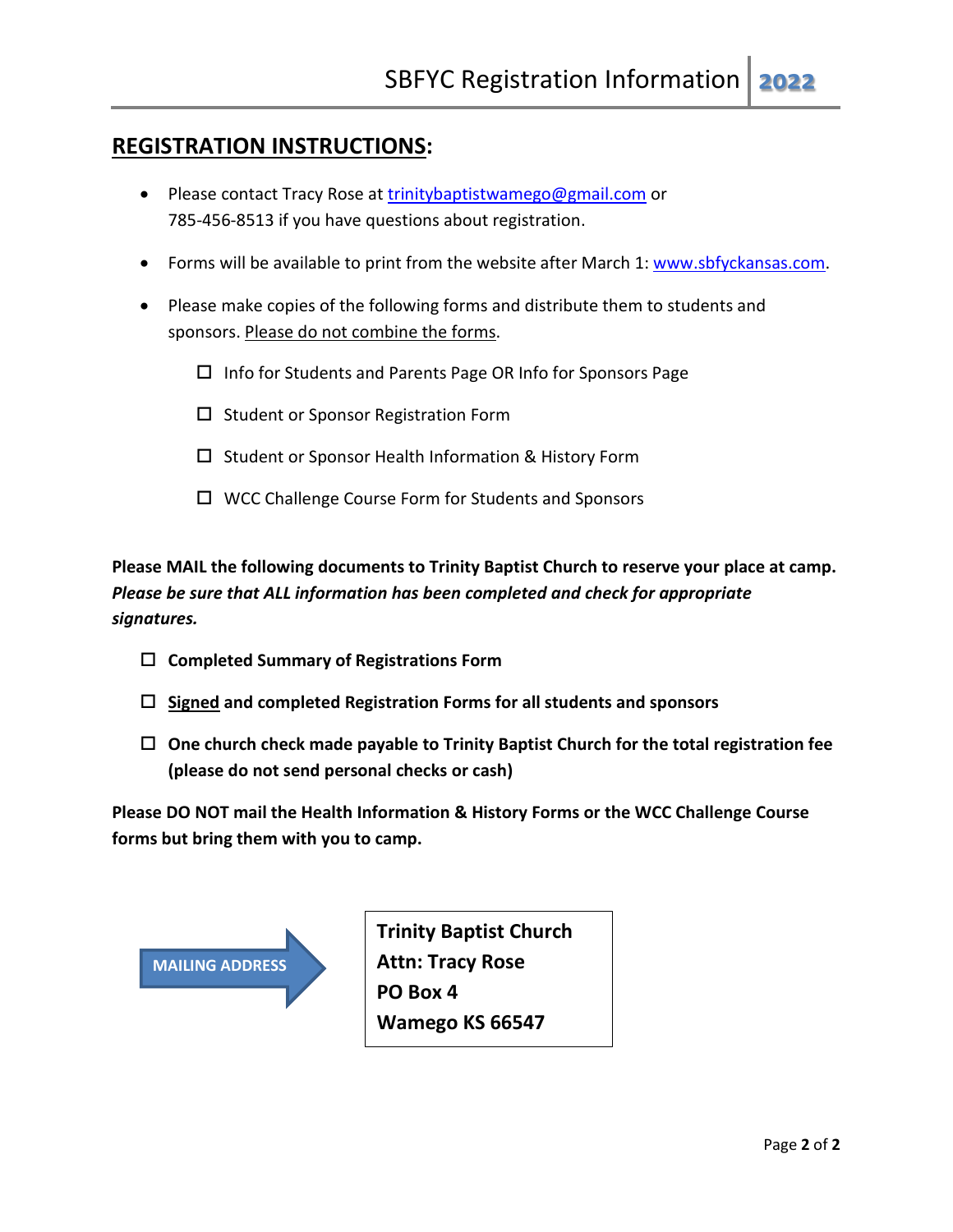|                                                                                                 |                                                                     | <b>SBFYC 2022</b> |                                                                                                                                                                                                                                      |  |  |  |
|-------------------------------------------------------------------------------------------------|---------------------------------------------------------------------|-------------------|--------------------------------------------------------------------------------------------------------------------------------------------------------------------------------------------------------------------------------------|--|--|--|
| <b>Summary of Registrations</b>                                                                 |                                                                     |                   |                                                                                                                                                                                                                                      |  |  |  |
|                                                                                                 |                                                                     |                   |                                                                                                                                                                                                                                      |  |  |  |
|                                                                                                 |                                                                     |                   | Total # registered ___________. This includes ___________ sponsors and ________ youth.                                                                                                                                               |  |  |  |
|                                                                                                 |                                                                     |                   | Total # requesting scholarships _____________. This includes _______ partial and _______ full scholarships.                                                                                                                          |  |  |  |
| <b>T-Shirts:</b> Please indicate the total number of each shirt size needed.                    |                                                                     |                   |                                                                                                                                                                                                                                      |  |  |  |
|                                                                                                 |                                                                     |                   |                                                                                                                                                                                                                                      |  |  |  |
|                                                                                                 | XX-Large ________________  XXX-Large __________________             |                   |                                                                                                                                                                                                                                      |  |  |  |
| <b>Registration Fees (FINAL deadline to register is May 28)</b>                                 |                                                                     |                   |                                                                                                                                                                                                                                      |  |  |  |
|                                                                                                 | Number of students $\frac{\sqrt{205.00}}{p}$ x \$205.00/person = \$ |                   |                                                                                                                                                                                                                                      |  |  |  |
|                                                                                                 | Number of sponsors $\frac{\sqrt{205.00}}{p}$ x \$205.00/person = \$ |                   |                                                                                                                                                                                                                                      |  |  |  |
|                                                                                                 |                                                                     |                   | Total Amount \$_______________- Scholarships \$_________ = Total Enclosed \$_______                                                                                                                                                  |  |  |  |
| Please send a church check payable to Trinity Baptist Church with SBFYC noted on the memo line. |                                                                     |                   |                                                                                                                                                                                                                                      |  |  |  |
| <b>Contact Information:</b>                                                                     |                                                                     |                   |                                                                                                                                                                                                                                      |  |  |  |
|                                                                                                 |                                                                     |                   |                                                                                                                                                                                                                                      |  |  |  |
|                                                                                                 |                                                                     |                   |                                                                                                                                                                                                                                      |  |  |  |
|                                                                                                 |                                                                     |                   | Church Name: <u>contract and contract and contract and contract and contract and contract and contract and contract and contract and contract and contract and contract and contract and contract and contract and contract and </u> |  |  |  |
|                                                                                                 | Church Address: <b>Example 2018 Church Address:</b>                 |                   |                                                                                                                                                                                                                                      |  |  |  |
|                                                                                                 |                                                                     |                   | Church City & State: <u>Church Phone:</u> Church Phone: Church Phone: Church Phone: Church Phone: Church Phone: Church Phone: Church Phone: Church Phone: Church Phone: Church Phone: Church Phone: Church Phone: Church Phone: Chu  |  |  |  |
| Group Leader at SBFYC (if different):                                                           |                                                                     |                   |                                                                                                                                                                                                                                      |  |  |  |

# **PLACE YOUR CHURCH CHECK AND REGISTRATION FORMS IN ONE ENVELOPE.**

MAKE SURE YOUR ENVELOPE INCLUDES:

- □ A completed Summary of Registrations Form
- $\Box$  Signed and completed registration forms for all students and sponsors
- $\square$  Scholarship requests
- □ One church check, payable to Trinity Baptist Church with SBFYC noted on the memo line

# **MAIL YOUR CHECK AND FORMS TO: TRINITY BAPTIST CHURCH, PO BOX 4, WAMEGO KS 66547**

## **PLEASE DO NOT MAIL HEALTH INFORMATION, HISTORY FORMS, OR WCC CHALLENGE COURSE FORMS. BRING THEM WITH YOU TO CAMP.**

**If you have any questions, call Tracy Rose at 785-456-8513 or email trinitybaptistwamego@gmail.com.**